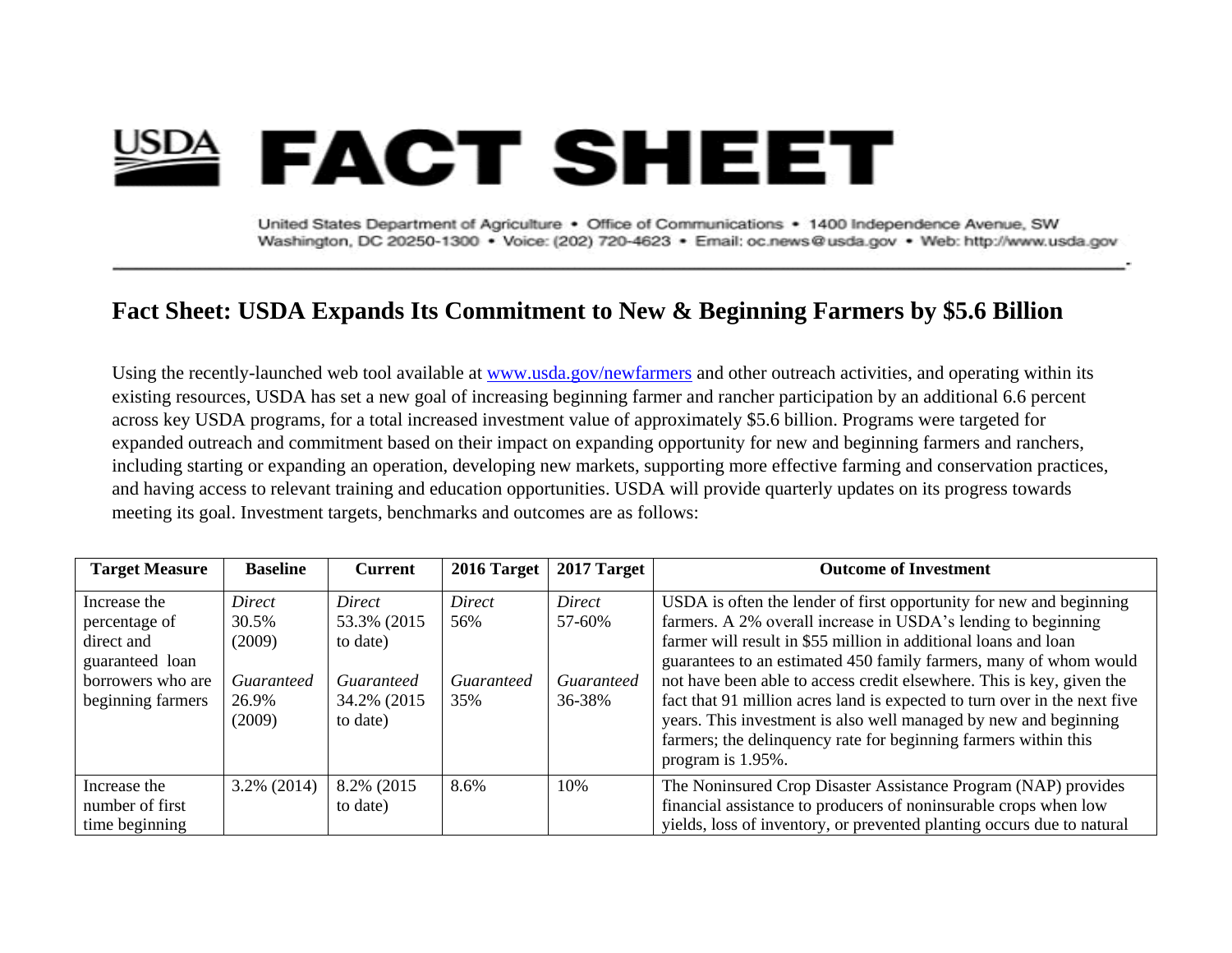| farmer applicants<br>in the Noninsured<br>Crop Disaster<br>Assistance<br>Program                                                            |                                 |                           |                           |                                 | disasters. NAP directly supports the longevity of new and beginning<br>farmers and ranchers operations by creating appropriate and affordable<br>risk management planning tools. For new and beginning farmers, this<br>is a critical and significant farm management practice in helping to<br>grow businesses. USDA estimates 145 new and beginning farmers<br>enrolled in NAP in 2014 and received \$222,000 in payments. <sup>1</sup> There<br>are 739 new and beginning farmers enrolled in NAP for 2015.                                                                                                                                                                 |
|---------------------------------------------------------------------------------------------------------------------------------------------|---------------------------------|---------------------------|---------------------------|---------------------------------|--------------------------------------------------------------------------------------------------------------------------------------------------------------------------------------------------------------------------------------------------------------------------------------------------------------------------------------------------------------------------------------------------------------------------------------------------------------------------------------------------------------------------------------------------------------------------------------------------------------------------------------------------------------------------------|
| Increase the<br>percentage of<br>Environmental<br><b>Quality Incentives</b><br><b>Program Contracts</b><br>benefitting<br>beginning farmers | 10.83% of<br>total<br>contracts | 20% of total<br>contracts | 24% of total<br>contracts | 26-30% of<br>total<br>contracts | The Environmental Quality Incentives Program (EQIP) is an important<br>vehicle for investment in new and beginning farms and ranches,<br>providing financial and technical assistance to agricultural producers<br>in order to address natural resource concerns and deliver<br>environmental benefits such as improved water and air quality,<br>conserved ground and surface water, reduced soil erosion and<br>sedimentation or improved and created wildlife habitat. As one<br>example of this program at work, this program can support hoop<br>houses, which are known to extend a farmer's growing season and<br>increase conservation of water and natural resources. |
| Increase the<br>percentage of<br>Value-Added<br><b>Producer Grant</b><br>awards to<br>beginning farmers                                     | 12% (2009)                      | 15% (2015)                | 17%                       | 25%                             | Value-Added Producer Grants (VAPG) create the opportunity for new<br>and beginning farmers to add to the value of their raw commodities<br>and diversify market opportunities – directly supporting both<br>opportunity and longevity of new farming operations. This program<br>also supports surrounding communities through jobs created.                                                                                                                                                                                                                                                                                                                                   |

<sup>&</sup>lt;sup>1</sup>2014 was the first year NAP fees and premium coverage reduction was made available to New and Beginning Farmers.